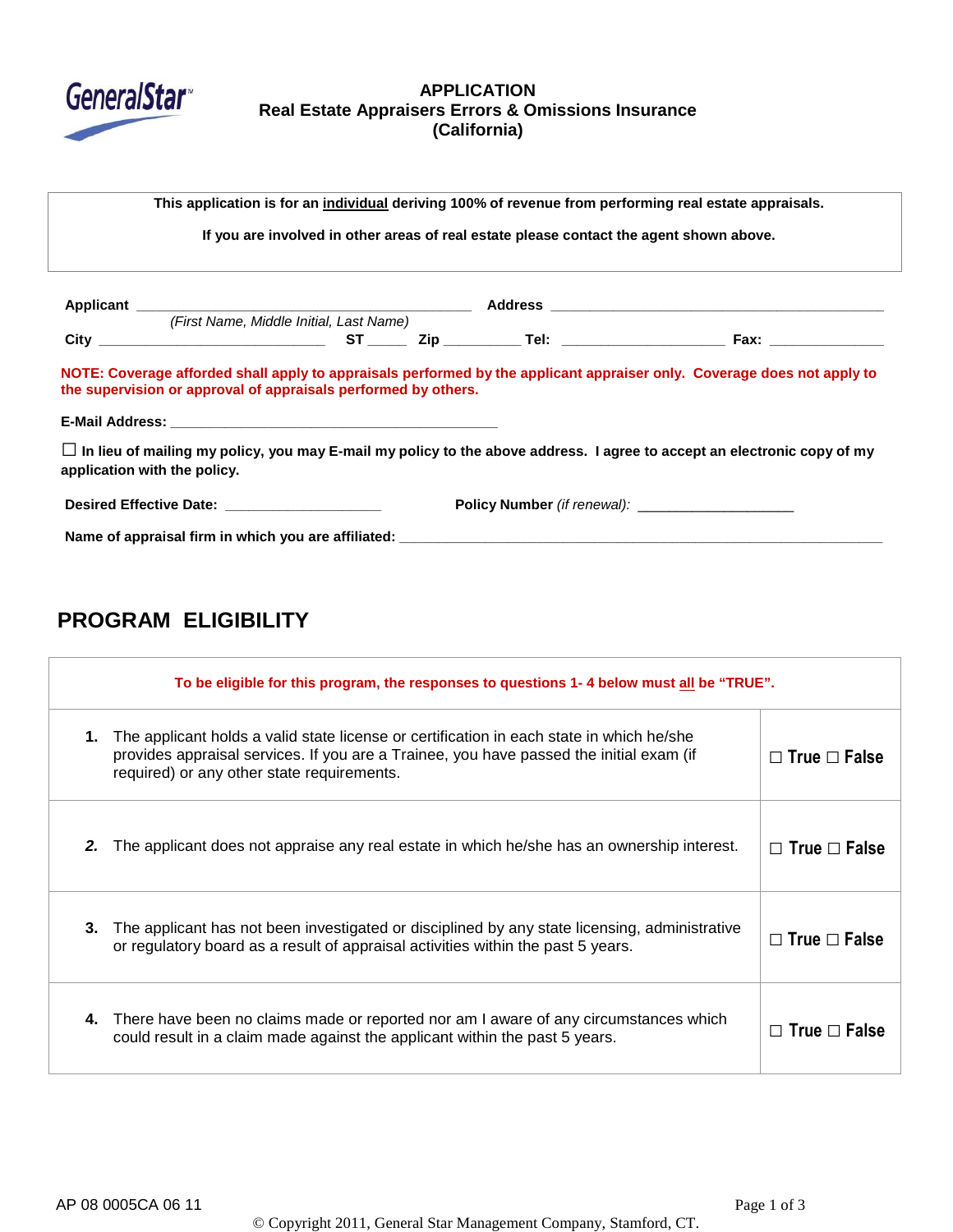## **PRIOR ACTS DATE/RETROACTIVE DATE**

| 5. | The applicant currently has an active Appraisers Errors & Omissions Insurance Policy?<br>(MUST CHECK ONE)                                                                                                                                                                                                                                                                                                                                                                                                                                                                                                                                                                                                                                    | $\Box$ True $\Box$ False |
|----|----------------------------------------------------------------------------------------------------------------------------------------------------------------------------------------------------------------------------------------------------------------------------------------------------------------------------------------------------------------------------------------------------------------------------------------------------------------------------------------------------------------------------------------------------------------------------------------------------------------------------------------------------------------------------------------------------------------------------------------------|--------------------------|
| 6. | If question 5 is "TRUE", what is the Prior Acts Date on your current policy (also known as the<br>Retroactive Date)?<br>INFORMATION ONLY. The Prior Acts Date (also known as the Retroactive Date) is typically found on the<br>Declarations Page, which is the first page of the policy. If it is not included on the Declarations Page, it will be<br>included in one of the endorsements attached to your policy. All Errors & Omissions policies are assigned a Prior<br>Acts Date, enter the date in question #6 (above) as it appears on your Declarations Page or endorsement. If the<br>assigned Prior Acts Dates is "N/A" this typically means you have assigned Full Prior Acts Coverage, in which case<br>Group 2 Premiums apply. | MM/DD/YYYY               |

# **RESIDENTIAL VS COMMERCIAL PREMIUM**

|    | To be eligible for the Residential Premiums shown below, the responses to questions 7-9 must all be "TRUE".<br>All others use the Commercial Premium schedule shown below |                          |  |
|----|---------------------------------------------------------------------------------------------------------------------------------------------------------------------------|--------------------------|--|
| 7. | In the last fiscal year, 80% or more of the applicant's revenues have been derived from residential<br>appraisals.                                                        | $\Box$ True $\Box$ False |  |
| 8. | Within the last fiscal year, the applicant has not appraised any properties valued at greater than<br>\$3,000,000.                                                        | $\Box$ True $\Box$ False |  |
| 9. | The applicant's total gross revenues did not exceed \$500,000 for the last three (3) year period.                                                                         | $\Box$ True $\Box$ False |  |

## **GROUP 1 PREMIUMS**

#### **To be eligible for Group 1 Premiums, the applicant:**

- **1. Has an active Appraisers Errors and Omissions Insurance policy with a Prior Acts Date (also known as a Retroactive Date) in question 6 that is 8/1/2008 or more recent (a date between 8/1/2008 and today); or**
- **2. Does NOT have an active Appraisers E&O insurance policy (i.e., your response to question 5 is "FALSE").**

| Per Claim/ Annual Aggregate Limit | <b>RESIDENTIAL</b>                                                                             | <b>COMMERCIAL</b> |
|-----------------------------------|------------------------------------------------------------------------------------------------|-------------------|
| <b>Select Desired Limit</b>       | To be eligible for the residential premium your responses to questions 7-9 must all be "true". |                   |
| \$300,000 / \$600,000             | \$672                                                                                          | \$697             |
| \$500,000 /\$1,000,000            | \$684                                                                                          | \$717             |
| \$1,000,000 / \$1,000,000         | \$697                                                                                          | \$734             |
| \$1,000,000 / \$2,000,000         | \$750                                                                                          | \$793             |

#### **GROUP 2 PREMIUMS**

**Group 2 Premiums apply to any applicant who does not qualify for Group 1, including if the Prior Acts Date (also known as a Retroactive Date) in question 6 is either:** 

- **1. 7/31/2008 or older;**
	- **or**

**2. "None", "Not Applicable", "N/A", "Full" or "Unlimited".**

| Per Claim/ Annual Aggregate Limit | <b>RESIDENTIAL</b>                                                                             | <b>COMMERCIAL</b> |
|-----------------------------------|------------------------------------------------------------------------------------------------|-------------------|
| <b>Select Desired Limit</b>       | To be eligible for the residential premium your responses to questions 7-9 must all be "true". |                   |
| \$300,000 / \$600,000             | \$1,008                                                                                        | \$1,045           |
| \$500,000 /\$1,000,000            | \$1,027                                                                                        | \$1,076           |
| \$1,000,000 / \$1,000,000         | \$1,045                                                                                        | \$1,100           |
| \$1,000,000 / \$2,000,000         | \$1,125                                                                                        | \$1,189           |

|         | Enter the premium YOU selected from above: \$                     | <b>Premium Due</b> |
|---------|-------------------------------------------------------------------|--------------------|
| Premium | A standard DEDUCTIBLE of \$0.00 per claim applies to each policy. |                    |